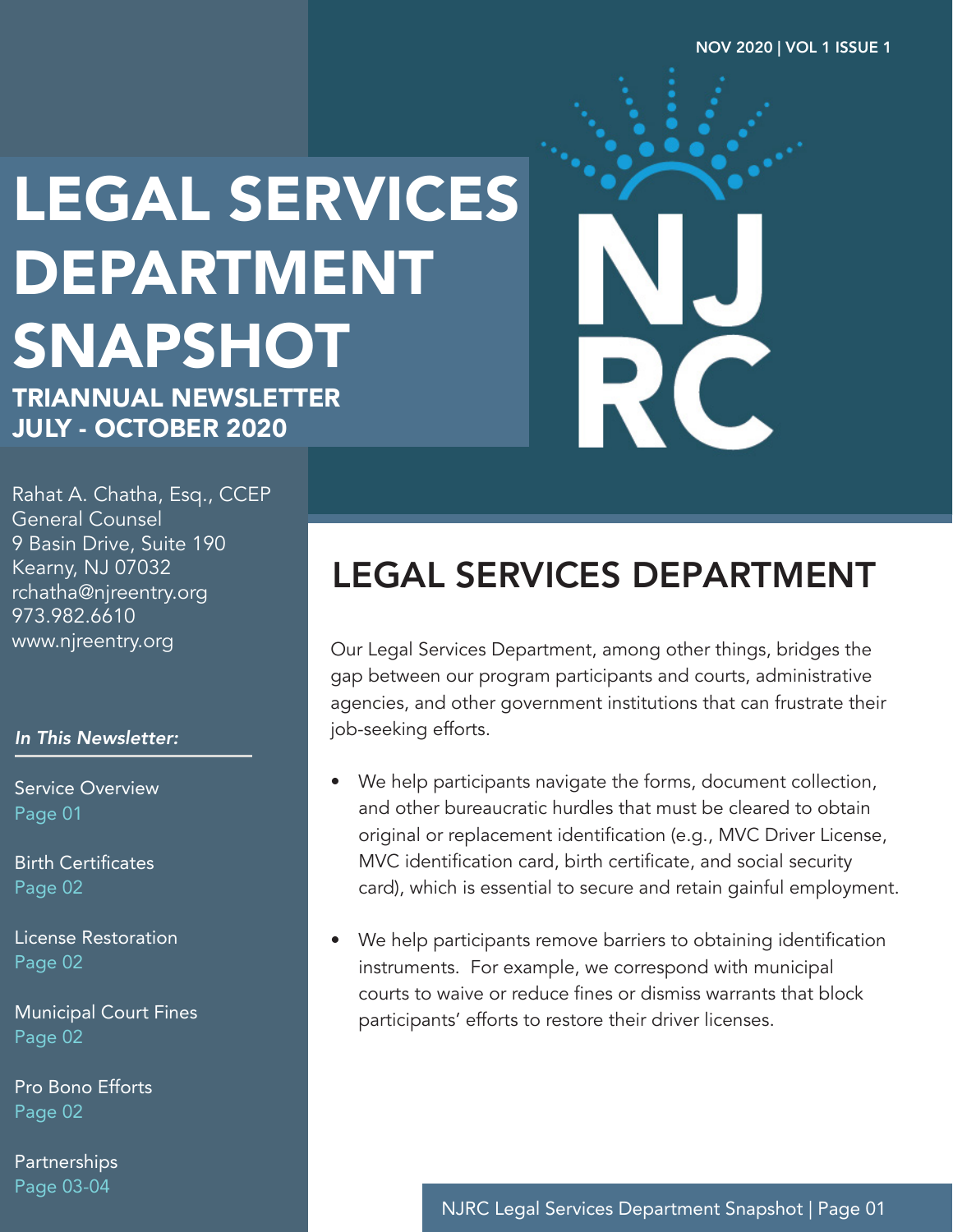

### NEARLY 200 BIRTH CERTIFICATES OBTAINED

The Legal Services Department obtained 190 program participant birth certificates. Our goal, which we almost always meet and often exceed, is to provide clients with certified copies of their birth certificates within 2 weeks of their requests. We have obtained birth certificates from Connecticut, Florida, Georgia, Illinois, Maine, Maryland, Massachusetts, Missouri, New Jersey, New York City, New York State, Washington D.C., and West Virginia.

#### 44 NJ DRIVER LICENSE RESTORATIONS

We assisted 44 of our program participants with resolving any and all underlying driver license suspensions and paid their License Restoration Fees so as to completely restore their driving privileges.

## OVER \$25,000 IN FINES DISMISSED

We were successful at having \$25,037.84 in fines dismissed in August through October after advocating for our program participants in the New Jersey Municipal Courts.

#### EDUCATIONAL SEMINARS

On September 15, 2020, NJRC hosted an event on the new Clean Slate Expungement Law with state experts. Guest speakers included Governor Phil Murphy, Senate President Stephen Sweeney, Attorney General Gubrir Grewal, and Assemblywoman Yvonne Lopez. The new law (P.L. 2019, c.269, ss. 2, 3, 5, 7), signed on December 18, 2019 by Governor Phil Murphy, which will go into effect on February 15, 2021 (per Executive Order No.178), will provide our program participants with the opportunity to become and remain gainfully employed.

### PRO BONO EFFORTS

NJRC and its Legal Services Department continue to develop its pro bono referral program with New Jersey law firms and pro bono organizations. For instance, NJRC entered into a Memorandum of Understanding (MOU) with Volunteer Lawyers for Justice with the purpose to develop and expand a framework of cooperation wherein NJRC will refer its program participants to VLJ's Reentry Legal Services Program (ReLeSe) for expungement of criminal records. In addition, we entered into an MOU with Central Jersey Legal Services to create a program wherein our participants will have access to legal services related to removing barriers to employment.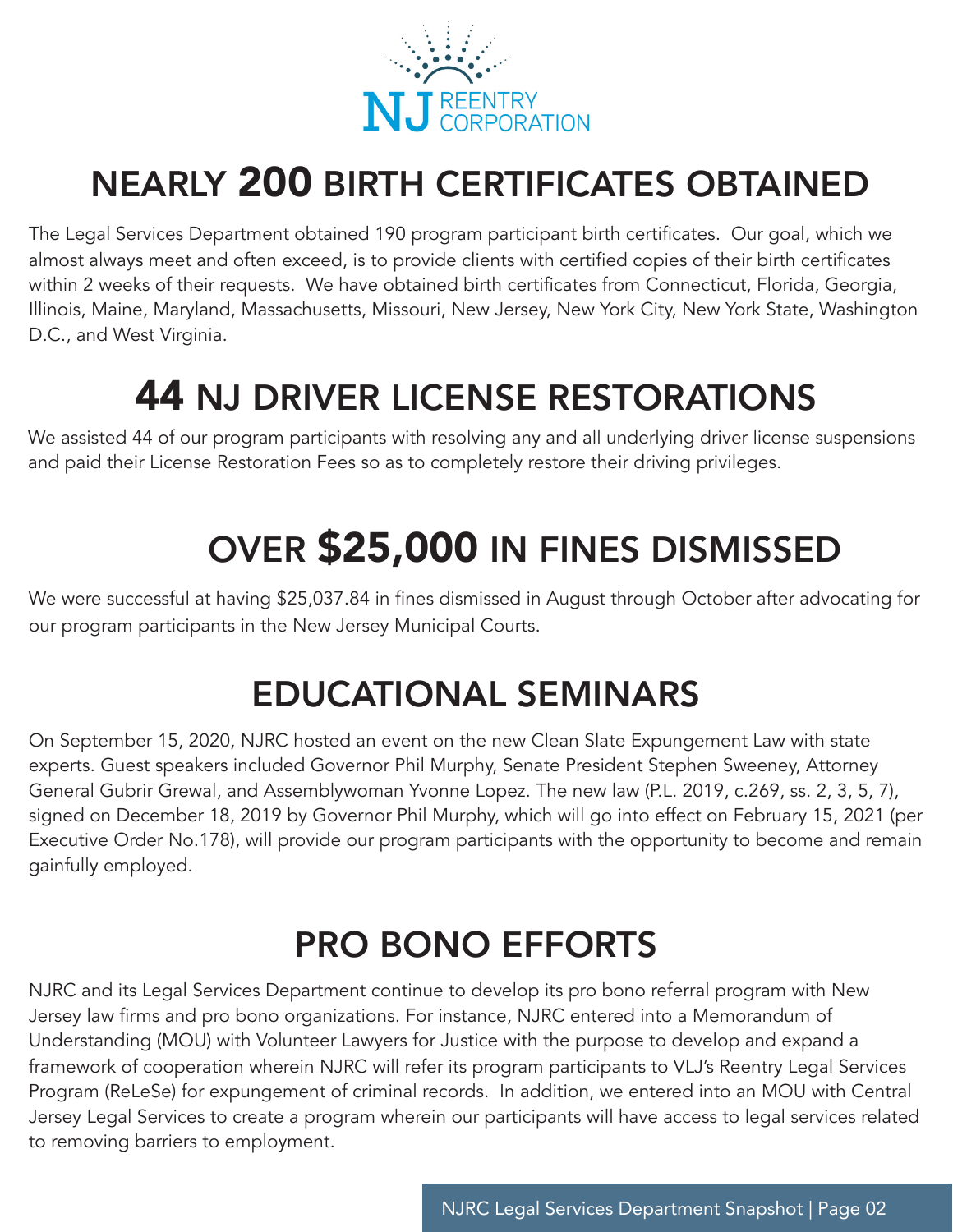

The Legal Department has solidified partnerships and entered into Memoranda of Understanding with the following entities to provide a robust array of needed services for NJRC participants:

#### Training and Employment Services

- 1Huddle, Inc.
- Bergen County One-Stop Career Center
- Bergen Probation Division Community Service Program
- City of Newark's Office of Reentry
- Community Food Bank of New Jersey
- County of Essex Correctional Facility
- County of Essex Correction Facility and New Jersey State Parole Board
- County of Union/ Union County Department of Corrections
- Essex County Division of Training and Employment (ECDTE)
- Foodbank of Monmouth and Ocean Counties, Inc. dba Fulfill
- Hudson Probation Division Community Service Program
- Mercer County One Stop Career Center
- Middlesex County Office of Career Opportunity
- Middlesex Probation Division Community Service Program
- Monmouth County Workforce Development
- Monmouth Probation Division Community Service Program
- Montclair State University
- Newark Workforce Development Board
- New Jersey Coalition of Automotive Retailers
- Ocean County PIC, Inc.
- Operation HOPE
- Passaic County One-Stop Career Center
- Prevention Links
- Township of Woodbridge, as Administrator of the Recovery Employment Solutions
- Union County One-Stop Career Center
- United Counties Economic Development Corporation

#### Federally Qualified Healthcare Centers

- Alliance Community Healthcare, Inc.
- Metropolitan Family Health Network, Inc.
- Newark Community Health Center
- Neighborhood Health Services Corporation
- North Hudson Community Action Corporation
- Ocean Health Initiatives, Inc.
- Paterson Community Health Center